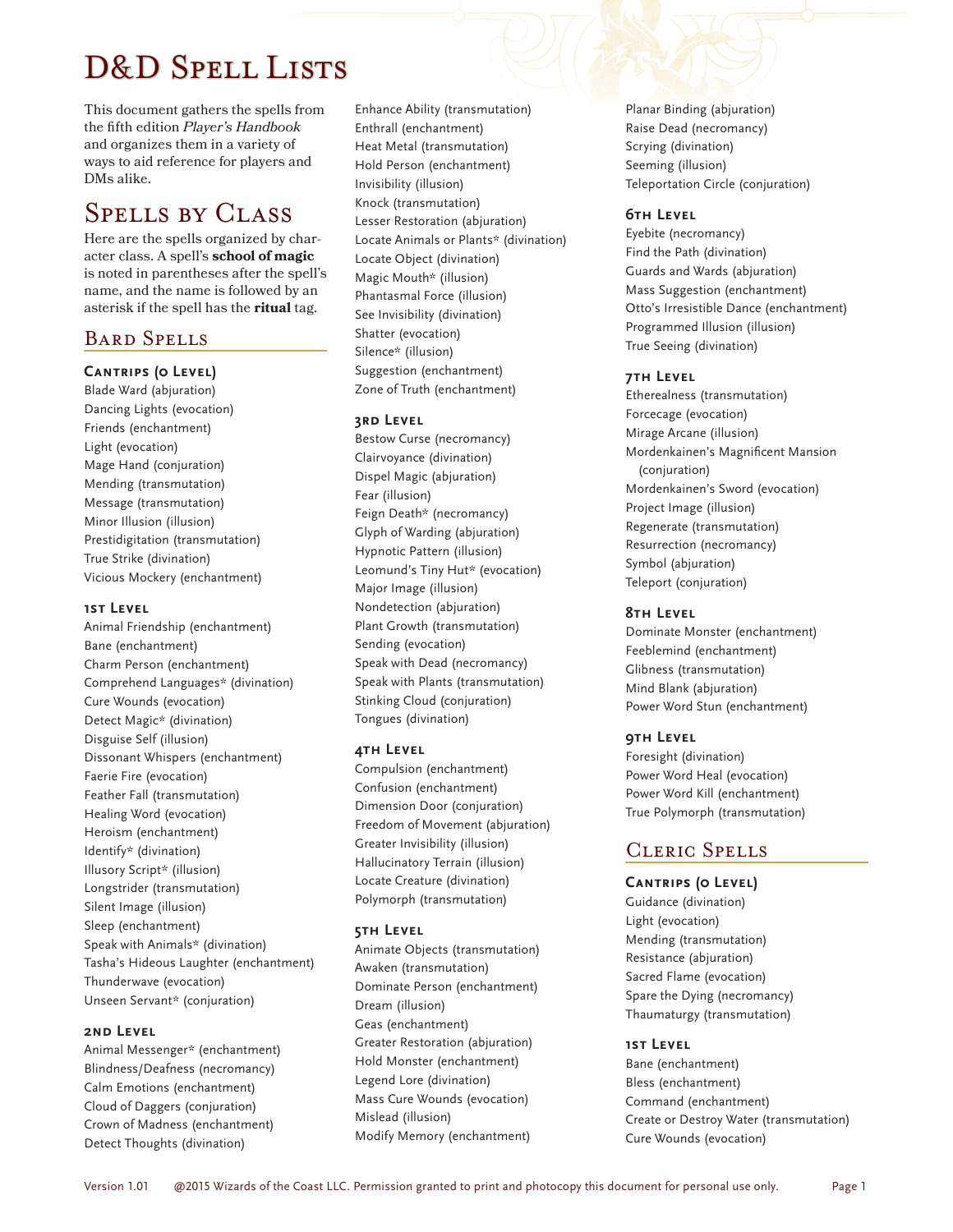Detect Evil and Good (divination) Detect Magic\* (divination) Detect Poison and Disease\* (divination) Guiding Bolt (evocation) Healing Word (evocation) Inflict Wounds (necromancy) Protection from Evil and Good (abjuration) Purify Food and Drink\* (transmutation) Sanctuary (abjuration) Shield of Faith (abjuration)

# **2nd Level**

Aid (abjuration) Augury\* (divination) Blindness/Deafness (necromancy) Calm Emotions (enchantment) Continual Flame (evocation) Enhance Ability (transmutation) Find Traps (divination) Gentle Repose\* (necromancy) Hold Person (enchantment) Lesser Restoration (abjuration) Locate Object (divination) Prayer of Healing (evocation) Protection from Poison (abjuration) Silence\* (illusion) Spiritual Weapon (evocation) Warding Bond (abjuration) Zone of Truth (enchantment)

#### **3rd Level**

Animate Dead (necromancy) Beacon of Hope (abjuration) Bestow Curse (necromancy) Clairvoyance (divination) Create Food and Water (conjuration) Daylight (evocation) Dispel Magic (abjuration) Feign Death\* (necromancy) Glyph of Warding (abjuration) Magic Circle (abjuration) Mass Healing Word (evocation) Meld into Stone\* (transmutation) Protection from Energy (abjuration) Remove Curse (abjuration) Revivify (necromancy) Sending (evocation) Speak with Dead (necromancy) Spirit Guardians (conjuration) Tongues (divination) Water Walk\* (transmutation)

## **4th Level**

Banishment (abjuration) Control Water (transmutation) Death Ward (abjuration) Divination\* (divination) Freedom of Movement (abjuration) Guardian of Faith (conjuration)

Locate Creature (divination) Stone Shape (transmutation)

#### **5th Level**

Commune\* (divination) Contagion (necromancy) Dispel Evil and Good (abjuration) Flame Strike (evocation) Geas (enchantment) Greater Restoration (abjuration) Hallow (evocation) Insect Plague (conjuration) Legend Lore (divination) Mass Cure Wounds (evocation) Planar Binding (abjuration) Raise Dead (necromancy) Scrying (divination)

#### **6th Level**

Blade Barrier (evocation) Create Undead (necromancy) Find the Path (divination) Forbiddance\* (abjuration) Harm (necromancy) Heal (evocation) Heroes' Feast (conjuration) Planar Ally (conjuration) True Seeing (divination) Word of Recall (conjuration)

#### **7th Level**

Conjure Celestial (conjuration) Divine Word (evocation) Etherealness (transmutation) Fire Storm (evocation) Plane Shift (conjuration) Regenerate (transmutation) Resurrection (necromancy) Symbol (abjuration)

#### **8th Level**

Antimagic Field (abjuration) Control Weather (transmutation) Earthquake (evocation) Holy Aura (abjuration)

### **9th Level**

Astral Projection (necromancy) Gate (conjuration) Mass Heal (evocation) True Resurrection (necromancy)

# DRUID SPELLS

#### **Cantrips (0 Level)**

Druidcraft (transmutation) Guidance (divination) Mending (transmutation) Poison Spray (conjuration) Produce Flame (conjuration) Resistance (abjuration) Shillelagh (transmutation) Thorn Whip (transmutation)

### **1st Level**

Animal Friendship (enchantment) Charm Person (enchantment) Create or Destroy Water (transmutation) Cure Wounds (evocation) Detect Magic\* (divination) Detect Poison and Disease\* (divination) Entangle (conjuration) Faerie Fire (evocation) Fog Cloud (conjuration) Goodberry (transmutation) Healing Word (evocation) Jump (transmutation) Longstrider (transmutation) Purify Food and Drink\* (transmutation) Speak with Animals\* (divination) Thunderwave (evocation)

#### **2nd Level**

Animal Messenger\* (enchantment) Barkskin (transmutation) Beast Sense\* (divination) Darkvision (transmutation) Enhance Ability (transmutation) Find Traps (divination) Flame Blade (evocation) Flaming Sphere (conjuration) Gust of Wind (evocation) Heat Metal (transmutation) Hold Person (enchantment) Lesser Restoration (abjuration) Locate Animals or Plants\* (divination) Locate Object (divination) Moonbeam (evocation) Pass without Trace (abjuration) Protection from Poison (abjuration) Spike Growth (transmutation)

#### **3rd Level**

Call Lightning (conjuration) Conjure Animals (conjuration) Daylight (evocation) Dispel Magic (abjuration) Feign Death\* (necromancy) Meld into Stone\* (transmutation) Plant Growth (transmutation) Protection from Energy (abjuration) Sleet Storm (conjuration) Speak with Plants (transmutation) Water Breathing\* (transmutation) Water Walk\* (transmutation) Wind Wall (evocation)

## **4th Level**

Blight (necromancy) Confusion (enchantment)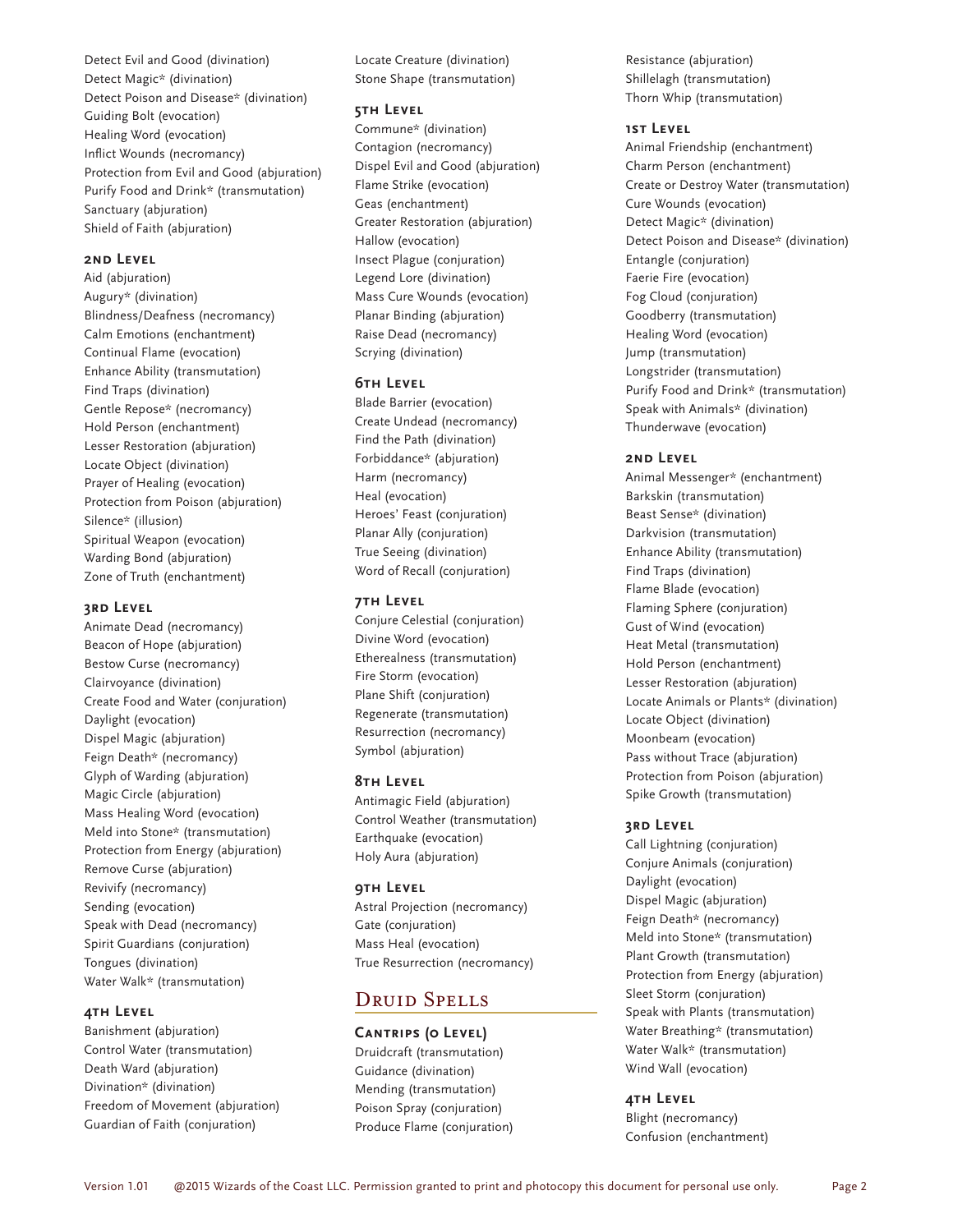Conjure Minor Elementals (conjuration) Conjure Woodland Beings (conjuration) Control Water (transmutation) Dominate Beast (enchantment) Freedom of Movement (abjuration) Giant Insect (transmutation) Grasping Vine (conjuration) Hallucinatory Terrain (illusion) Ice Storm (evocation) Locate Creature (divination) Polymorph (transmutation) Stone Shape (transmutation) Stoneskin (abjuration) Wall of Fire (evocation)

#### **5th Level**

Antilife Shell (abjuration) Awaken (transmutation) Commune with Nature\* (divination) Conjure Elemental (conjuration) Contagion (necromancy) Geas (enchantment) Greater Restoration (abjuration) Insect Plague (conjuration) Mass Cure Wounds (evocation) Planar Binding (abjuration) Reincarnate (transmutation) Scrying (divination) Tree Stride (conjuration) Wall of Stone (evocation)

#### **6th Level**

Conjure Fey (conjuration) Find the Path (divination) Heal (evocation) Heroes' Feast (conjuration) Move Earth (transmutation) Sunbeam (evocation) Transport via Plants (conjuration) Wall of Thorns (conjuration) Wind Walk (transmutation)

#### **7th Level**

Fire Storm (evocation) Mirage Arcane (illusion) Plane Shift (conjuration) Regenerate (transmutation) Reverse Gravity (transmutation)

#### **8th Level**

Animal Shapes (transmutation) Antipathy/Sympathy (enchantment) Control Weather (transmutation) Earthquake (evocation) Feeblemind (enchantment) Sunburst (evocation) Tsunami (conjuration)

**9th Level**

Foresight (divination)

Shapechange (transmutation) Storm of Vengeance (conjuration) True Resurrection (necromancy)

# Paladin Spells

#### **1st Level**

Bless (enchantment) Command (enchantment) Compelled Duel (enchantment) Cure Wounds (evocation) Detect Evil and Good (divination) Detect Magic\* (divination) Detect Poison and Disease\* (divination) Divine Favor (evocation) Heroism (enchantment) Protection from Evil and Good (abjuration) Purify Food and Drink\* (transmutation) Searing Smite (evocation) Shield of Faith (abjuration) Thunderous Smite (evocation) Wrathful Smite (evocation)

#### **2nd Level**

Aid (abjuration) Branding Smite (evocation) Find Steed (conjuration) Lesser Restoration (abjuration) Locate Object (divination) Magic Weapon (transmutation) Protection from Poison (abjuration) Zone of Truth (enchantment)

#### **3rd Level**

Aura of Vitality (evocation) Blinding Smite (evocation) Create Food and Water (conjuration) Crusader's Mantle (evocation) Daylight (evocation) Dispel Magic (abjuration) Elemental Weapon (transmutation) Magic Circle (abjuration) Remove Curse (abjuration) Revivify (necromancy)

#### **4th Level**

Aura of Life (abjuration) Aura of Purity (abjuration) Banishment (abjuration) Death Ward (abjuration) Locate Creature (divination) Staggering Smite (evocation)

#### **5th Level**

Banishing Smite (abjuration) Circle of Power (abjuration) Destructive Wave (evocation) Dispel Evil and Good (abjuration) Geas (enchantment) Raise Dead (necromancy)

# Ranger Spells

# **1st Level**

Alarm\* (abjuration) Animal Friendship (enchantment) Cure Wounds (evocation) Detect Magic\* (divination) Detect Poison and Disease\* (divination) Ensnaring Strike (conjuration) Fog Cloud (conjuration) Goodberry (transmutation) Hail of Thorns (conjuration) Hunter's Mark (divination) Jump (transmutation) Longstrider (transmutation) Speak with Animals\* (divination)

#### **2nd Level**

Animal Messenger\* (enchantment) Barkskin (transmutation) Beast Sense\* (divination) Cordon of Arrows (transmutation) Darkvision (transmutation) Find Traps (divination) Lesser Restoration (abjuration) Locate Animals or Plants\* (divination) Locate Object (divination) Pass without Trace (abjuration) Protection from Poison (abjuration) Silence\* (illusion) Spike Growth (transmutation)

#### **3rd Level**

Conjure Animals (conjuration) Conjure Barrage (conjuration) Daylight (evocation) Lightning Arrow (transmutation) Nondetection (abjuration) Plant Growth (transmutation) Protection from Energy (abjuration) Speak with Plants (transmutation) Water Breathing\* (transmutation) Water Walk\* (transmutation) Wind Wall (evocation)

#### **4th Level**

Conjure Woodland Beings (conjuration) Freedom of Movement (abjuration) Grasping Vine (conjuration) Locate Creature (divination) Stoneskin (abjuration)

#### **5th Level**

Commune with Nature\* (divination) Conjure Volley (conjuration) Swift Quiver (transmutation) Tree Stride (conjuration)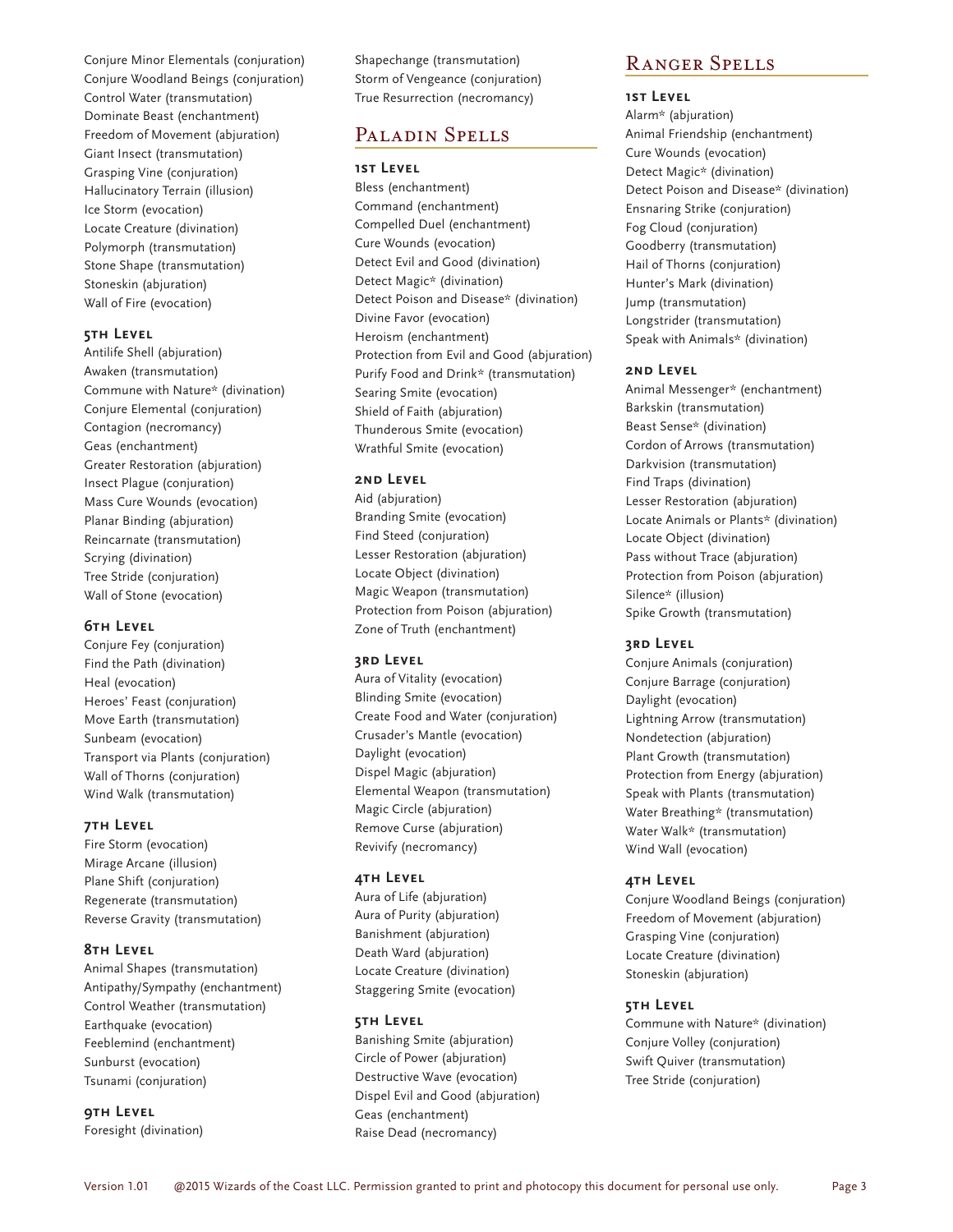# Sorcerer Spells

#### **Cantrips (0 Level)**

Acid Splash (conjuration) Blade Ward (abjuration) Chill Touch (necromancy) Dancing Lights (evocation) Fire Bolt (evocation) Friends (enchantment) Light (evocation) Mage Hand (conjuration) Mending (transmutation) Message (transmutation) Minor Illusion (illusion) Poison Spray (conjuration) Prestidigitation (transmutation) Ray of Frost (evocation) Shocking Grasp (evocation) True Strike (divination)

#### **1st Level**

Burning Hands (evocation) Charm Person (enchantment) Chromatic Orb (evocation) Color Spray (illusion) Comprehend Languages\* (divination) Detect Magic\* (divination) Disguise Self (illusion) Expeditious Retreat (transmutation) False Life (necromancy) Feather Fall (transmutation) Fog Cloud (conjuration) Jump (transmutation) Mage Armor (abjuration) Magic Missile (evocation) Ray of Sickness (necromancy) Shield (abjuration) Silent Image (illusion) Sleep (enchantment) Thunderwave (evocation) Witch Bolt (evocation)

### **2nd Level**

Alter Self (transmutation) Blindness/Deafness (necromancy) Blur (illusion) Cloud of Daggers (conjuration) Crown of Madness (enchantment) Darkness (evocation) Darkvision (transmutation) Detect Thoughts (divination) Enhance Ability (transmutation) Enlarge/Reduce (transmutation) Gust of Wind (evocation) Hold Person (enchantment) Invisibility (illusion) Knock (transmutation) Levitate (transmutation) Mirror Image (illusion)

Misty Step (conjuration) Phantasmal Force (illusion) Scorching Ray (evocation) See Invisibility (divination) Shatter (evocation) Spider Climb (transmutation) Suggestion (enchantment) Web (conjuration)

### **3rd Level**

Blink (transmutation) Clairvoyance (divination) Counterspell (abjuration) Daylight (evocation) Dispel Magic (abjuration) Fear (illusion) Fireball (evocation) Fly (transmutation) Gaseous Form (transmutation) Haste (transmutation) Hypnotic Pattern (illusion) Lightning Bolt (evocation) Major Image (illusion) Protection from Energy (abjuration) Sleet Storm (conjuration) Slow (transmutation) Stinking Cloud (conjuration) Tongues (divination) Water Breathing\* (transmutation) Water Walk\* (transmutation)

#### **4th Level**

Banishment (abjuration) Blight (necromancy) Confusion (enchantment) Dimension Door (conjuration) Dominate Beast (enchantment) Greater Invisibility (illusion) Ice Storm (evocation) Polymorph (transmutation) Stoneskin (abjuration) Wall of Fire (evocation)

## **5th Level**

Animate Objects (transmutation) Cloudkill (conjuration) Cone of Cold (evocation) Creation (illusion) Dominate Person (enchantment) Hold Monster (enchantment) Insect Plague (conjuration) Seeming (illusion) Telekinesis (transmutation) Teleportation Circle (conjuration) Wall of Stone (evocation)

### **6th Level**

Arcane Gate (conjuration) Chain Lightning (evocation) Circle of Death (necromancy) Disintegrate (transmutation) Eyebite (necromancy) Globe of Invulnerability (abjuration) Mass Suggestion (enchantment) Move Earth (transmutation) Sunbeam (evocation) True Seeing (divination)

#### **7th Level**

Delayed Blast Fireball (evocation) Etherealness (transmutation) Finger of Death (necromancy) Fire Storm (evocation) Plane Shift (conjuration) Prismatic Spray (evocation) Reverse Gravity (transmutation) Teleport (conjuration)

#### **8th Level**

Dominate Monster (enchantment) Earthquake (evocation) Incendiary Cloud (conjuration) Power Word Stun (enchantment) Sunburst (evocation)

## **9th Level**

Gate (conjuration) Meteor Swarm (evocation) Power Word Kill (enchantment) Time Stop (transmutation) Wish (conjuration)

# Warlock Spells

#### **Cantrips (0 Level)**

Blade Ward (abjuration) Chill Touch (necromancy) Eldritch Blast (evocation) Friends (enchantment) Mage Hand (conjuration) Minor Illusion (illusion) Poison Spray (conjuration) Prestidigitation (transmutation) True Strike (divination)

## **1st Level**

Armor of Agathys (abjuration) Arms of Hadar (conjuration) Charm Person (enchantment) Comprehend Languages\* (divination) Expeditious Retreat (transmutation) Hellish Rebuke (evocation) Hex (enchantment) Illusory Script\* (illusion) Protection from Evil and Good (abjuration) Unseen Servant\* (conjuration) Witch Bolt (evocation)

#### **2nd Level**

Cloud of Daggers (conjuration)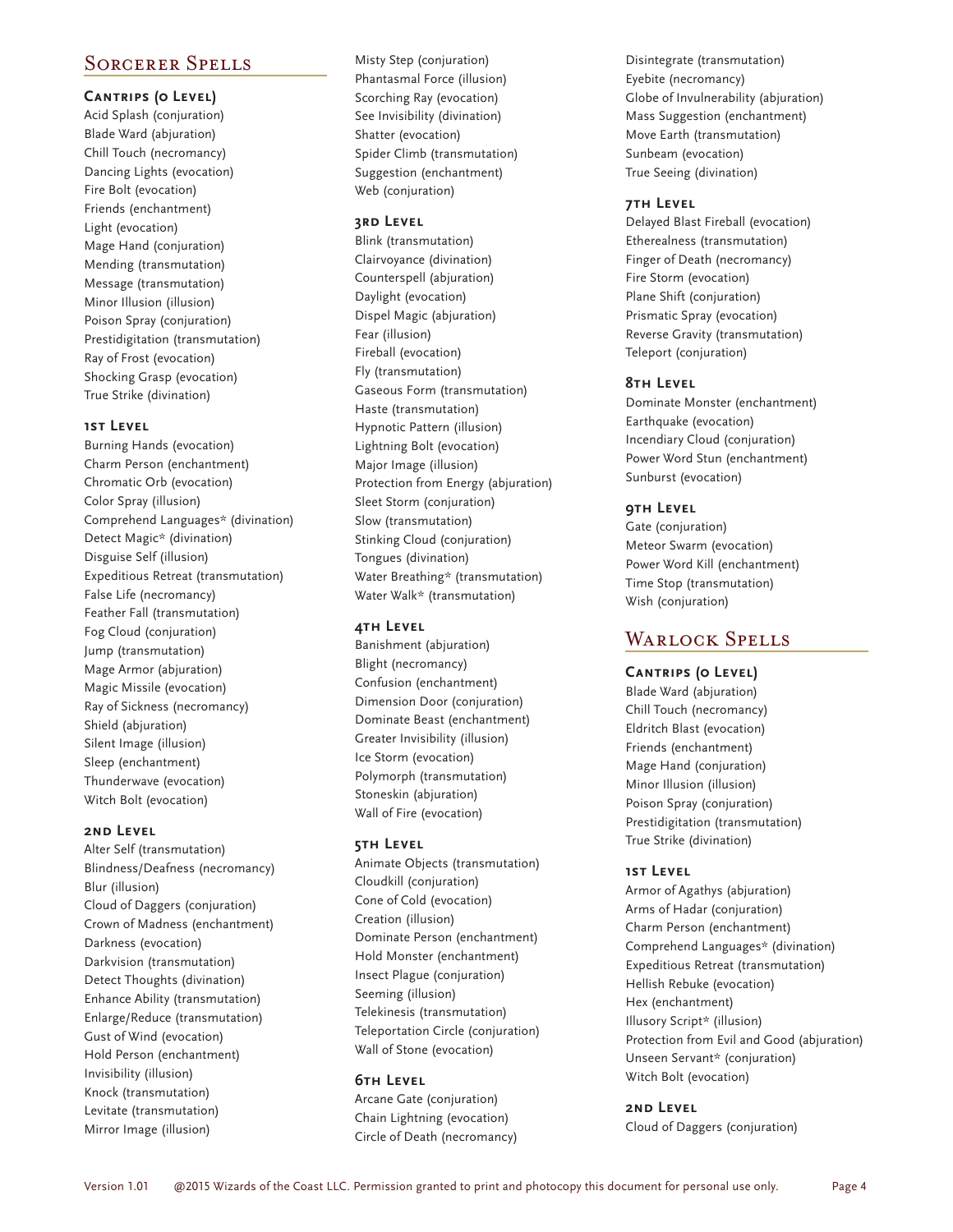Crown of Madness (enchantment) Darkness (evocation) Enthrall (enchantment) Hold Person (enchantment) Invisibility (illusion) Mirror Image (illusion) Misty Step (conjuration) Ray of Enfeeblement (necromancy) Shatter (evocation) Spider Climb (transmutation) Suggestion (enchantment)

#### **3rd Level**

Counterspell (abjuration) Dispel Magic (abjuration) Fear (illusion) Fly (transmutation) Gaseous Form (transmutation) Hunger of Hadar (conjuration) Hypnotic Pattern (illusion) Magic Circle (abjuration) Major Image (illusion) Remove Curse (abjuration) Tongues (divination) Vampiric Touch (necromancy)

#### **4th Level**

Banishment (abjuration) Blight (necromancy) Dimension Door (conjuration) Hallucinatory Terrain (illusion)

#### **5th Level**

Contact Other Plane\* (divination) Dream (illusion) Hold Monster (enchantment) Scrying (divination)

#### **6th Level**

Arcane Gate (conjuration) Circle of Death (necromancy) Conjure Fey (conjuration) Create Undead (necromancy) Eyebite (necromancy) Flesh to Stone (transmutation) Mass Suggestion (enchantment) True Seeing (divination)

### **7th Level**

Etherealness (transmutation) Finger of Death (necromancy) Forcecage (evocation) Plane Shift (conjuration)

#### **8th Level**

Demiplane (conjuration) Dominate Monster (enchantment) Feeblemind (enchantment) Glibness (transmutation) Power Word Stun (enchantment)

#### **9th Level**

Astral Projection (necromancy) Foresight (divination) Imprisonment (abjuration) Power Word Kill (enchantment) True Polymorph (transmutation)

# Wizard Spells

#### **Cantrips (0 Level)**

Acid Splash (conjuration) Blade Ward (abjuration) Chill Touch (necromancy) Dancing Lights (evocation) Fire Bolt (evocation) Friends (enchantment) Light (evocation) Mage Hand (conjuration) Mending (transmutation) Message (transmutation) Minor Illusion (illusion) Poison Spray (conjuration) Prestidigitation (transmutation) Ray of Frost (evocation) Shocking Grasp (evocation) True Strike (divination)

#### **1st Level**

Alarm\* (abjuration) Burning Hands (evocation) Charm Person (enchantment) Chromatic Orb (evocation) Color Spray (illusion) Comprehend Languages\* (divination) Detect Magic\* (divination) Disguise Self (illusion) Expeditious Retreat (transmutation) False Life (necromancy) Feather Fall (transmutation) Find Familiar\* (conjuration) Fog Cloud (conjuration) Grease (conjuration) Identify\* (divination) Illusory Script\* (illusion) Jump (transmutation) Longstrider (transmutation) Mage Armor (abjuration) Magic Missile (evocation) Protection from Evil and Good (abjuration) Ray of Sickness (necromancy) Shield (abjuration) Silent Image (illusion) Sleep (enchantment) Tasha's Hideous Laughter (enchantment) Tenser's Floating Disk\* (conjuration) Thunderwave (evocation) Unseen Servant\* (conjuration) Witch Bolt (evocation)

#### **2nd Level**

Alter Self (transmutation) Arcane Lock (abjuration) Blindness/Deafness (necromancy) Blur (illusion) Cloud of Daggers (conjuration) Continual Flame (evocation) Crown of Madness (enchantment) Darkness (evocation) Darkvision (transmutation) Detect Thoughts (divination) Enlarge/Reduce (transmutation) Flaming Sphere (conjuration) Gentle Repose\* (necromancy) Gust of Wind (evocation) Hold Person (enchantment) Invisibility (illusion) Knock (transmutation) Levitate (transmutation) Locate Object (divination) Magic Mouth\* (illusion) Magic Weapon (transmutation) Melf's Acid Arrow (evocation) Mirror Image (illusion) Misty Step (conjuration) Nystul's Magic Aura (illusion) Phantasmal Force (illusion) Ray of Enfeeblement (necromancy) Rope Trick (transmutation) Scorching Ray (evocation) See Invisibility (divination) Shatter (evocation) Spider Climb (transmutation) Suggestion (enchantment) Web (conjuration)

#### **3rd Level**

Animate Dead (necromancy) Bestow Curse (necromancy) Blink (transmutation) Clairvoyance (divination) Counterspell (abjuration) Dispel Magic (abjuration) Fear (illusion) Feign Death\* (necromancy) Fireball (evocation) Fly (transmutation) Gaseous Form (transmutation) Glyph of Warding (abjuration) Haste (transmutation) Hypnotic Pattern (illusion) Leomund's Tiny Hut\* (evocation) Lightning Bolt (evocation) Magic Circle (abjuration) Major Image (illusion) Nondetection (abjuration) Phantom Steed\* (illusion) Protection from Energy (abjuration)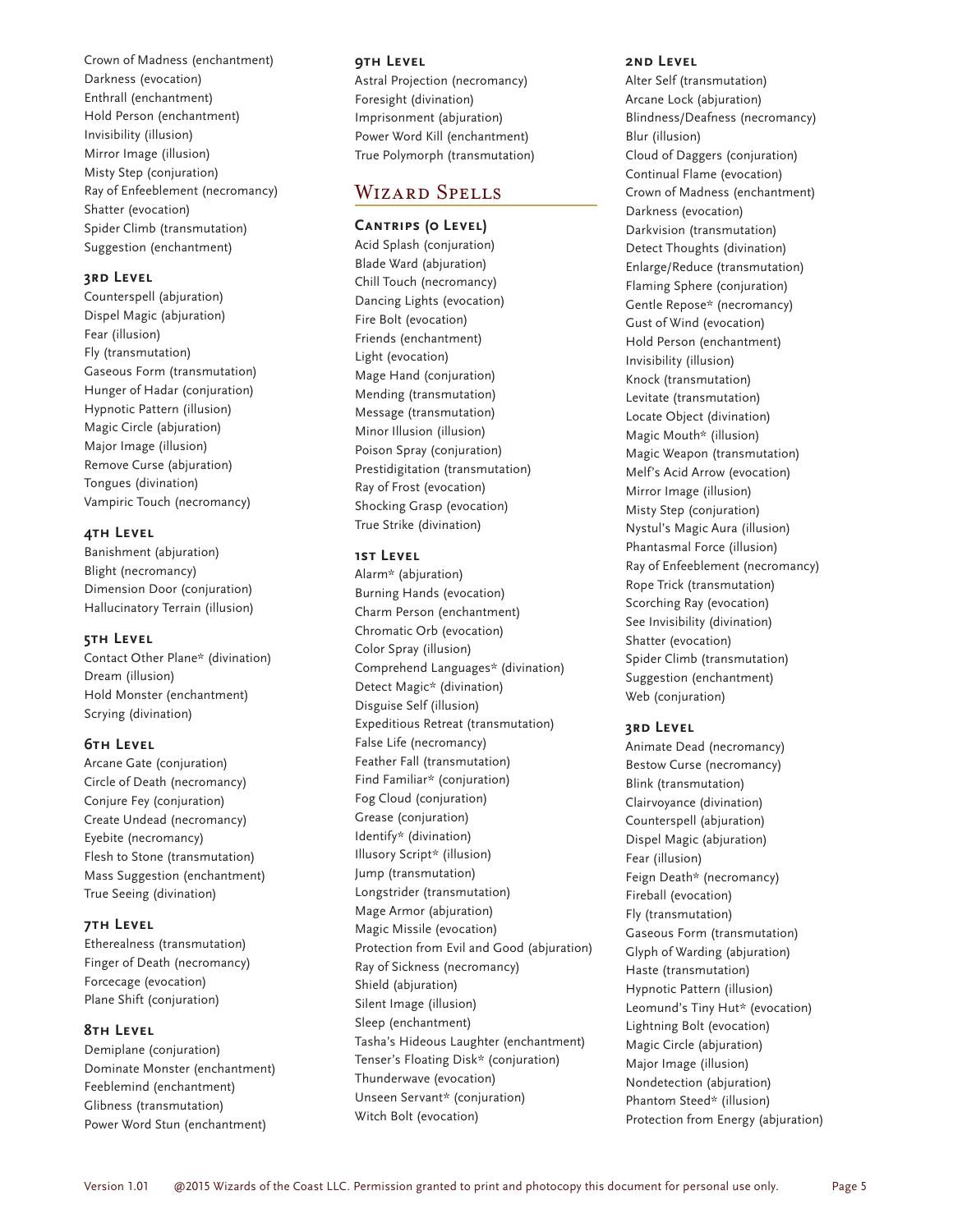Remove Curse (abjuration) Sending (evocation) Sleet Storm (conjuration) Slow (transmutation) Stinking Cloud (conjuration) Tongues (divination) Vampiric Touch (necromancy) Water Breathing\* (transmutation)

#### **4th Level**

Arcane Eye (divination) Banishment (abjuration) Blight (necromancy) Confusion (enchantment) Conjure Minor Elementals (conjuration) Control Water (transmutation) Dimension Door (conjuration) Evard's Black Tentacles (conjuration) Fabricate (transmutation) Fire Shield (evocation) Greater Invisibility (illusion) Hallucinatory Terrain (illusion) Ice Storm (evocation) Leomund's Secret Chest (conjuration) Locate Creature (divination) Mordenkainen's Faithful Hound (conjuration) Mordenkainen's Private Sanctum (abjuration) Otiluke's Resilient Sphere (evocation) Phantasmal Killer (illusion) Polymorph (transmutation) Stone Shape (transmutation) Stoneskin (abjuration) Wall of Fire (evocation)

#### **5th Level**

Animate Objects (transmutation) Bigby's Hand (evocation) Cloudkill (conjuration) Cone of Cold (evocation) Conjure Elemental (conjuration) Contact Other Plane\* (divination) Creation (illusion) Dominate Person (enchantment) Dream (illusion) Geas (enchantment) Hold Monster (enchantment) Legend Lore (divination) Mislead (illusion) Modify Memory (enchantment) Passwall (transmutation) Planar Binding (abjuration) Rary's Telepathic Bond\* (divination) Scrying (divination) Seeming (illusion) Telekinesis (transmutation) Teleportation Circle (conjuration)

Wall of Force (evocation) Wall of Stone (evocation)

### **6th Level**

Arcane Gate (conjuration) Chain Lightning (evocation) Circle of Death (necromancy) Contingency (evocation) Create Undead (necromancy) Disintegrate (transmutation) Drawmij's Instant Summons\* (conjuration) Eyebite (necromancy) Flesh to Stone (transmutation) Globe of Invulnerability (abjuration) Guards and Wards (abjuration) Magic Jar (necromancy) Mass Suggestion (enchantment) Move Earth (transmutation) Otiluke's Freezing Sphere (evocation) Otto's Irresistible Dance (enchantment) Programmed Illusion (illusion) Sunbeam (evocation) True Seeing (divination) Wall of Ice (evocation)

#### **7th Level**

Delayed Blast Fireball (evocation) Etherealness (transmutation) Finger of Death (necromancy) Forcecage (evocation) Mirage Arcane (illusion) Mordenkainen's Magnificent Mansion (conjuration) Mordenkainen's Sword (evocation) Plane Shift (conjuration) Prismatic Spray (evocation) Project Image (illusion) Reverse Gravity (transmutation) Sequester (transmutation) Simulacrum (illusion) Symbol (abjuration) Teleport (conjuration)

#### **8th Level**

Antimagic Field (abjuration) Antipathy/Sympathy (enchantment) Clone (necromancy) Control Weather (transmutation) Demiplane (conjuration) Dominate Monster (enchantment) Feeblemind (enchantment) Incendiary Cloud (conjuration) Maze (conjuration) Mind Blank (abjuration) Power Word Stun (enchantment) Sunburst (evocation) Telepathy (evocation)

#### **9th Level**

Astral Projection (necromancy) Foresight (divination) Gate (conjuration) Imprisonment (abjuration) Meteor Swarm (evocation) Power Word Kill (enchantment) Prismatic Wall (abjuration) Shapechange (transmutation) Time Stop (transmutation) True Polymorph (transmutation) Weird (illusion) Wish (conjuration)

# **RITUALS**

Here are the spells that have the ritual tag.

#### **1st Level**

Alarm Comprehend Languages Detect Magic Detect Poison and Disease Find Familiar Identify Illusory Script Purify Food and Drink Speak with Animals Tenser's Floating Disk Unseen Servant

#### **2nd Level**

Animal Messenger Augury Beast Sense Gentle Repose Locate Animals or Plants Magic Mouth Silence

#### **3rd Level**

Feign Death Leomund's Tiny Hut Meld into Stone Phantom Steed Water Breathing Water Walk

**4th Level** Divination

#### **5th Level**

Commune Commune with Nature Contact Other Plane Rary's Telepathic Bond

#### **6th Level**

Drawmij's Instant Summons Forbiddance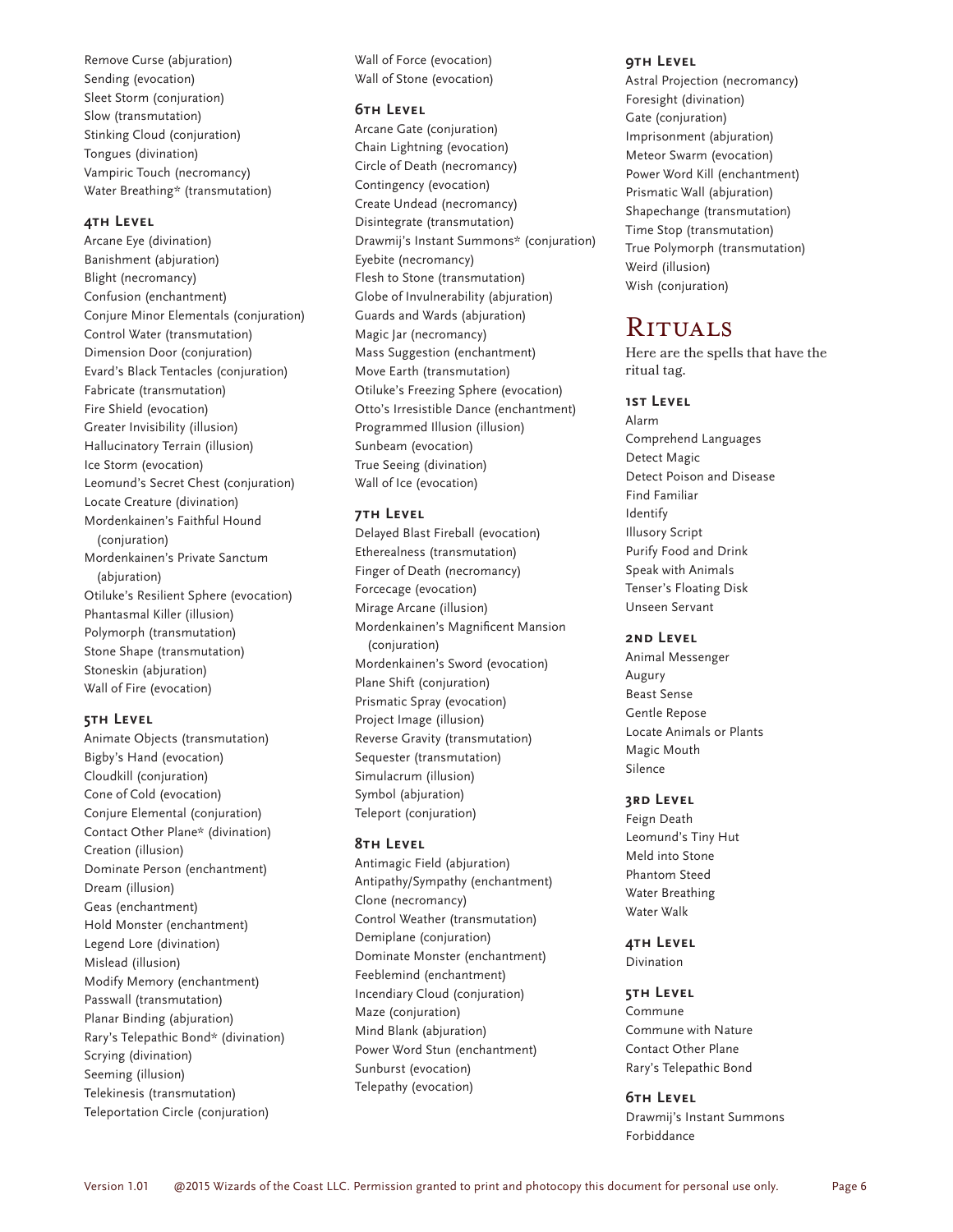# Spells by School.

Here are the spells organized by school of magic.

# Abjuration

**Cantrips (0 Level)** Blade Ward Resistance

#### **1st Level**

Alarm Armor of Agathys Mage Armor Protection from Evil and Good Sanctuary Shield Shield of Faith

#### **2nd Level**

Aid Arcane Lock Lesser Restoration Pass without Trace Protection from Poison Warding Bond

## **3rd Level**

Beacon of Hope Counterspell Dispel Magic Glyph of Warding Magic Circle Nondetection Protection from Energy Remove Curse

#### **4th Level**

Aura of Life Aura of Purity Banishment Death Ward Freedom of Movement Mordenkainen's Private Sanctum Stoneskin

## **5th Level**

Antilife Shell Banishing Smite Circle of Power Dispel Evil and Good Greater Restoration Planar Binding

# **6th Level**

Forbiddance

Globe of Invulnerability Guards and Wards

**7th Level** Symbol

**8th Level** Antimagic Field Holy Aura Mind Blank

**9th Level** Imprisonment Prismatic Wall

# Conjuration

**Cantrips (0 Level)** Acid Splash Mage Hand Poison Spray Produce Flame

# **1st Level**

Arms of Hadar Ensnaring Strike Entangle Find Familiar Fog Cloud Grease Hail of Thorns Tenser's Floating Disk Unseen Servant

#### **2nd Level**

Cloud of Daggers Find Steed Flaming Sphere Misty Step Web

#### **3rd Level**

Call Lightning Conjure Animals Conjure Barrage Create Food and Water Hunger of Hadar Sleet Storm Spirit Guardians Stinking Cloud

#### **4th Level**

Conjure Minor Elementals Conjure Woodland Beings Dimension Door Evard's Black Tentacles Grasping Vine Guardian of Faith Leomund's Secret Chest Mordenkainen's Faithful Hound

#### **5th Level**

Cloudkill Conjure Elemental Conjure Volley Insect Plague Teleportation Circle Tree Stride

#### **6th Level** Arcane Gate

Conjure Fey Drawmij's Instant Summons Heroes' Feast Planar Ally Transport via Plants Wall of Thorns Word of Recall

#### **7th Level**

Conjure Celestial Mordenkainen's Magnificent Mansion Plane Shift Teleport

#### **8th Level**

Demiplane Incendiary Cloud Maze Tsunami

**9th Level** Gate Storm of Vengeance Wish

# **DIVINATION**

**Cantrips (0 Level)** Guidance True Strike

#### **1st Level**

Comprehend Languages Detect Evil and Good Detect Magic Detect Poison and Disease Hunter's Mark Identify Speak with Animals

#### **2nd Level**

Augury Beast Sense Detect Thoughts Find Traps Locate Animals or Plants Locate Object See Invisibility

# **3rd Level**

Clairvoyance Tongues

#### **4th Level**

Arcane Eye Divination Locate Creature

#### **5th Level**

Commune Commune with Nature Contact Other Plane Legend Lore Rary's Telepathic Bond Scrying

#### **6th Level**

Find the Path True Seeing

**9th Level** Foresight

# ENCHANTMENT

**Cantrips (0 Level)** Friends Vicious Mockery

**1st Level** Animal Friendship Bane Bless Charm Person Command Compelled Duel Dissonant Whispers Heroism Hex Sleep Tasha's Hideous Laughter

#### **2nd Level**

Animal Messenger Calm Emotions Crown of Madness Enthrall Hold Person Suggestion Zone of Truth

#### **4th Level**

Compulsion Confusion Dominate Beast

**5th Level** Dominate Person Geas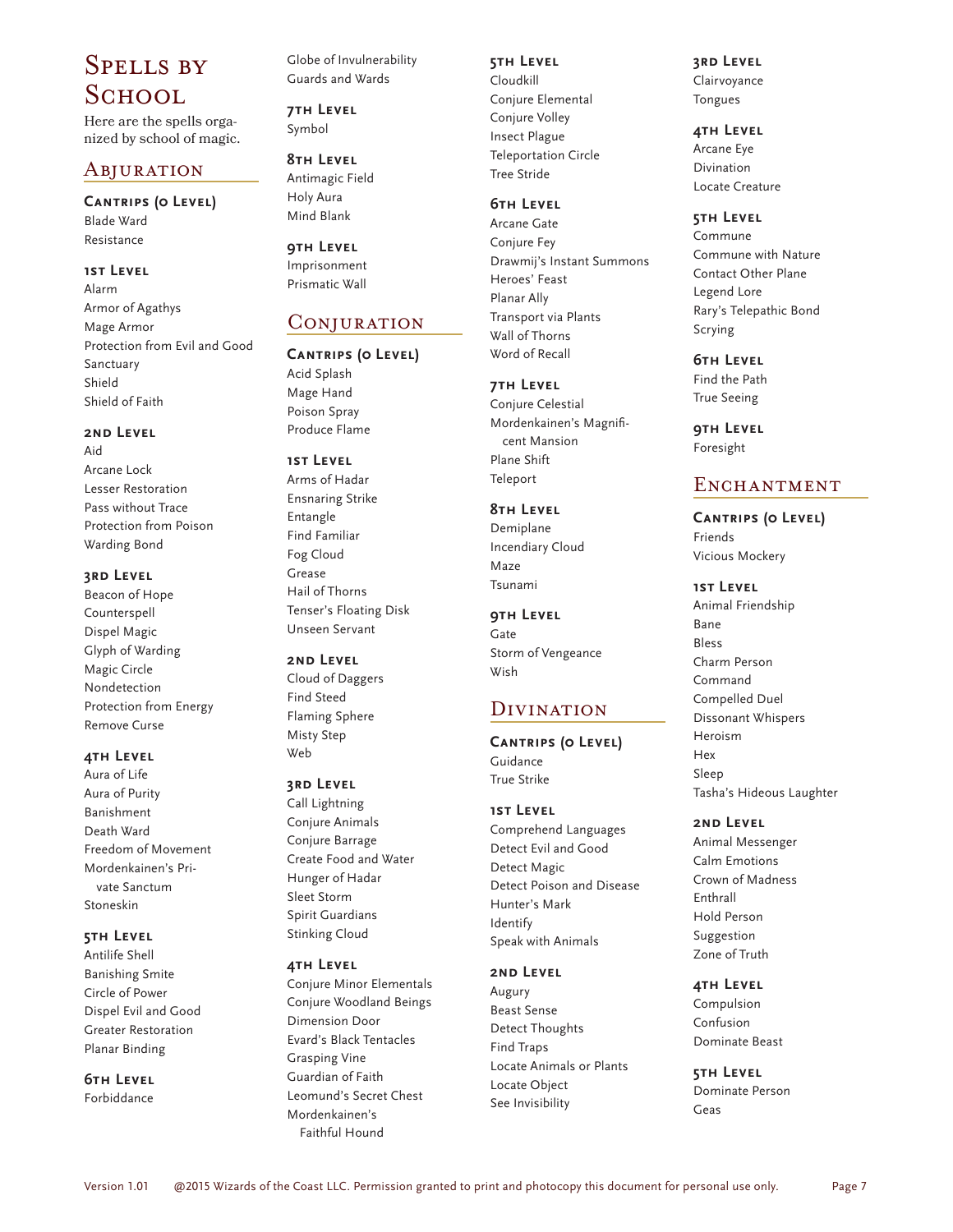Hold Monster Modify Memory

**6th Level** Mass Suggestion Otto's Irresistible Dance

**8th Level** Antipathy/Sympathy Dominate Monster Feeblemind Power Word Stun

**9th Level** Power Word Kill

# EVOCATION

#### **Cantrips (0 Level)**

Dancing Lights Eldritch Blast Fire Bolt Light Ray of Frost Sacred Flame Shocking Grasp

**1st Level**

Burning Hands Chromatic Orb Cure Wounds Divine Favor Faerie Fire Guiding Bolt Healing Word Hellish Rebuke Magic Missile Searing Smite Thunderous Smite Thunderwave Witch Bolt Wrathful Smite

#### **2nd Level**

Branding Smite Continual Flame Darkness Flame Blade Gust of Wind Melf's Acid Arrow Moonbeam Prayer of Healing Scorching Ray Shatter Spiritual Weapon

#### **3rd Level**

Aura of Vitality Blinding Smite Crusader's Mantle

Daylight Fireball Leomund's Tiny Hut Lightning Bolt Mass Healing Word Sending Wind Wall

**4th Level** Fire Shield Ice Storm Otiluke's Resilient Sphere

Staggering Smite Wall of Fire

**5th Level**

Bigby's Hand Cone of Cold Destructive Wave Flame Strike Hallow Mass Cure Wounds Wall of Force Wall of Stone

**6th Level**

Blade Barrier Chain Lightning Contingency Heal Otiluke's Freezing Sphere Sunbeam Wall of Ice

**7th Level** Delayed Blast Fireball Divine Word Fire Storm Forcecage Mordenkainen's Sword Prismatic Spray

#### **8th Level**

Earthquake Sunburst Telepathy

**9th Level** Mass Heal

Meteor Swarm Power Word Heal

# Illusion

**Cantrip** Minor Illusion

**1st Level** Color Spray Disguise Self Illusory Script Silent Image

#### **2nd Level**

Blur Invisibility Magic Mouth Mirror Image Nystul's Magic Aura Phantasmal Force Silence

**3rd Level**

Fear Hypnotic Pattern Major Image Phantom Steed

**4th Level** Greater Invisibility Hallucinatory Terrain Phantasmal Killer

**5th Level** Creation Dream Mislead Seeming

**6th Level** Programmed Illusion

**7th Level** Mirage Arcane Project Image Simulacrum

**9th Level** Weird

## **NECROMANCY**

**Cantrips (0 Level)** Chill Touch Spare the Dying

**1st Level** False Life Inflict Wounds Ray of Sickness

**2nd Level** Blindness/Deafness Gentle Repose Ray of Enfeeblement

**3rd Level** Animate Dead Bestow Curse Feign Death Revivify

Speak with Dead Vampiric Touch

**4th Level** Blight

**5th Level** Contagion Raise Dead

**6th Level** Circle of Death Create Undead Eyebite Harm Magic Jar

**7th Level** Finger of Death Resurrection

**8th Level** Clone

**9th Level** Astral Projection True Resurrection

# **TRANSMUTATION**

**Cantrips (0 Level)** Druidcraft Mending Message Prestidigitation Shillelagh Thaumaturgy Thorn Whip

**1st Level**

Create or Destroy Water Expeditious Retreat Feather Fall Goodberry Jump Longstrider Purify Food and Drink

**2nd Level**

Alter Self Barkskin Cordon of Arrows Darkvision Enhance Ability Enlarge/Reduce Heat Metal Knock Levitate Magic Weapon Rope Trick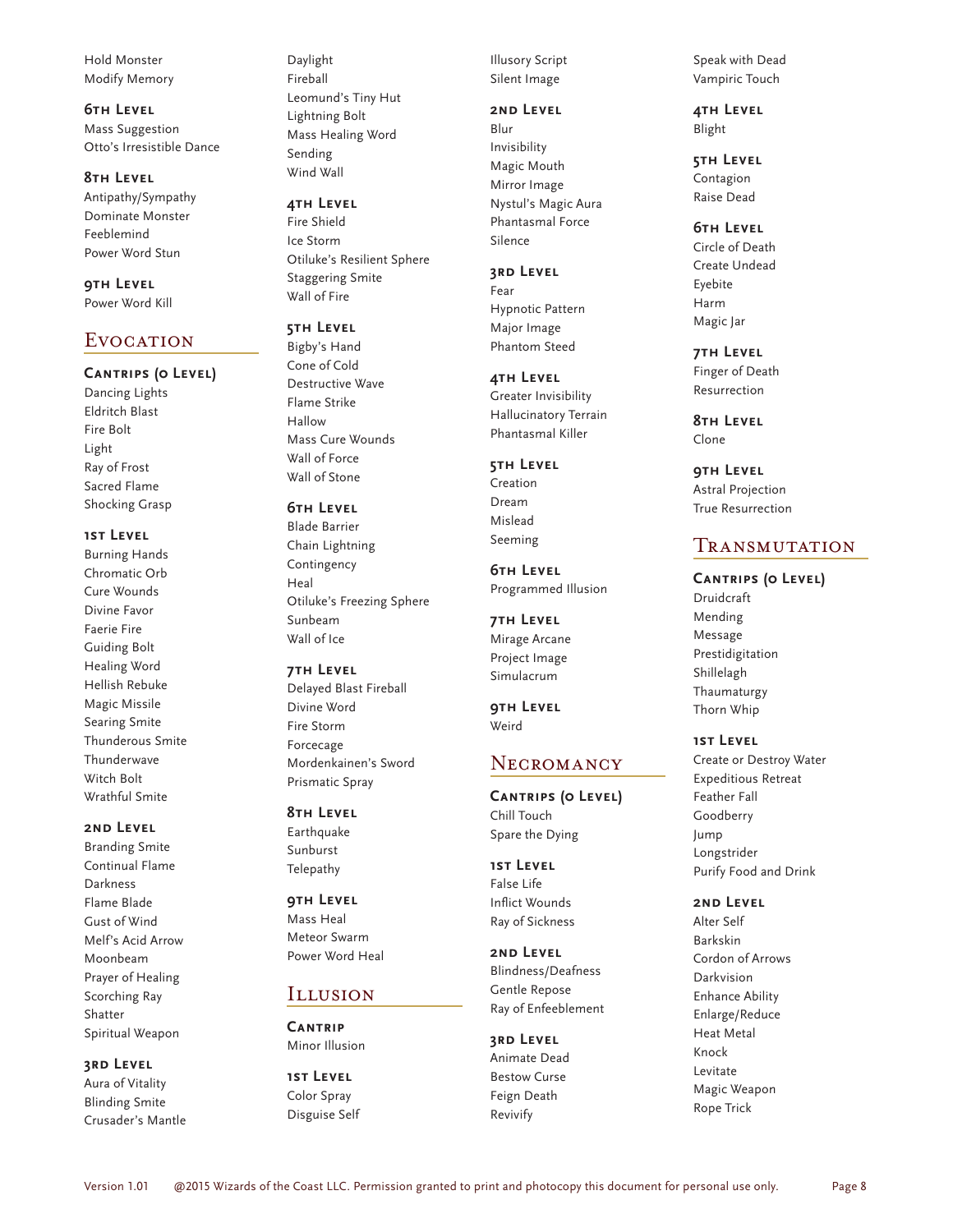Spider Climb Spike Growth

#### **3rd Level**

Blink Elemental Weapon Fly Gaseous Form Haste Lightning Arrow Meld into Stone Plant Growth Slow Speak with Plants Water Breathing Water Walk

#### **4th Level**

Control Water Fabricate Giant Insect Polymorph Stone Shape

#### **5th Level**

Animate Objects Awaken Passwall Reincarnate Swift Quiver Telekinesis

#### **6th Level**

Disintegrate Flesh to Stone Move Earth Wind Walk

#### **7th Level**

Etherealness Regenerate Reverse Gravity Sequester

#### **8th Level**

Animal Shapes Control Weather Glibness

#### **9th Level**

Shapechange Time Stop True Polymorph

# Spells by LEVEL

Here are all the spells organized by spell level.

#### **Cantrips (0 Level)**

Acid Splash Blade Ward Chill Touch Dancing Lights Druidcraft Eldritch Blast Fire Bolt Friends Guidance Light Mage Hand Mending Message Minor Illusion Poison Spray Prestidigitation Produce Flame Ray of Frost Resistance Sacred Flame Shillelagh Shocking Grasp Spare The Dying Thaumaturgy Thorn Whip True Strike Vicious Mockery

#### **1st Level**

Alarm Animal Friendship Armor of Agathys Arms of Hadar Bane Bless Burning Hands Charm Person Chromatic Orb Color Spray Command Compelled Duel Comprehend Languages Create or Destroy Water Cure Wounds Detect Evil and Good Detect Magic Detect Poison and Disease Disguise Self Dissonant Whispers Divine Favor Ensnaring Strike Entangle

Expeditious Retreat Faerie Fire False Life Feather Fall Find Familiar Fog Cloud Goodberry Grease Guiding Bolt Hail of Thorns Healing Word Hellish Rebuke Heroism Hex Hunter's Mark Identify Illusory Script Inflict Wounds Jump Longstrider Mage Armor Magic Missile Protection from Evil and Good Purify Food and Drink Ray of Sickness Sanctuary Searing Smite Shield Shield of Faith Silent Image Sleep Speak with Animals Tasha's Hideous Laughter Tenser's Floating Disk Thunderous Smite Thunderwave Unseen Servant Witch Bolt Wrathful Smite

## **2nd Level**

Aid Alter Self Animal Messenger Arcane Lock Augury Barkskin Beast Sense Blindness/Deafness Blur Branding Smite Calm Emotions Cloud of Daggers Continual Flame Cordon of Arrows Crown of Madness Darkness Darkvision Detect Thoughts

Enhance Ability Enlarge/Reduce Enthrall Find Steed Find Traps Flame Blade Flaming Sphere Gentle Repose Gust of Wind Heat Metal Hold Person Invisibility Knock Lesser Restoration Levitate Locate Animals or Plants Locate Object Magic Mouth Magic Weapon Melf's Acid Arrow Mirror Image Misty Step Moonbeam Nystul's Magic Aura Pass without Trace Phantasmal Force Prayer of Healing Protection from Poison Ray of Enfeeblement Rope Trick Scorching Ray See Invisibility Shatter Silence Spider Climb Spike Growth Spiritual Weapon Suggestion Warding Bond Web Zone of Truth

#### **3rd Level**

Animate Dead Aura of Vitality Beacon of Hope Bestow Curse Blinding Smite Blink Call Lightning Clairvoyance Conjure Animals Conjure Barrage Counterspell Create Food and Water Crusader's Mantle Daylight Dispel Magic Elemental Weapon